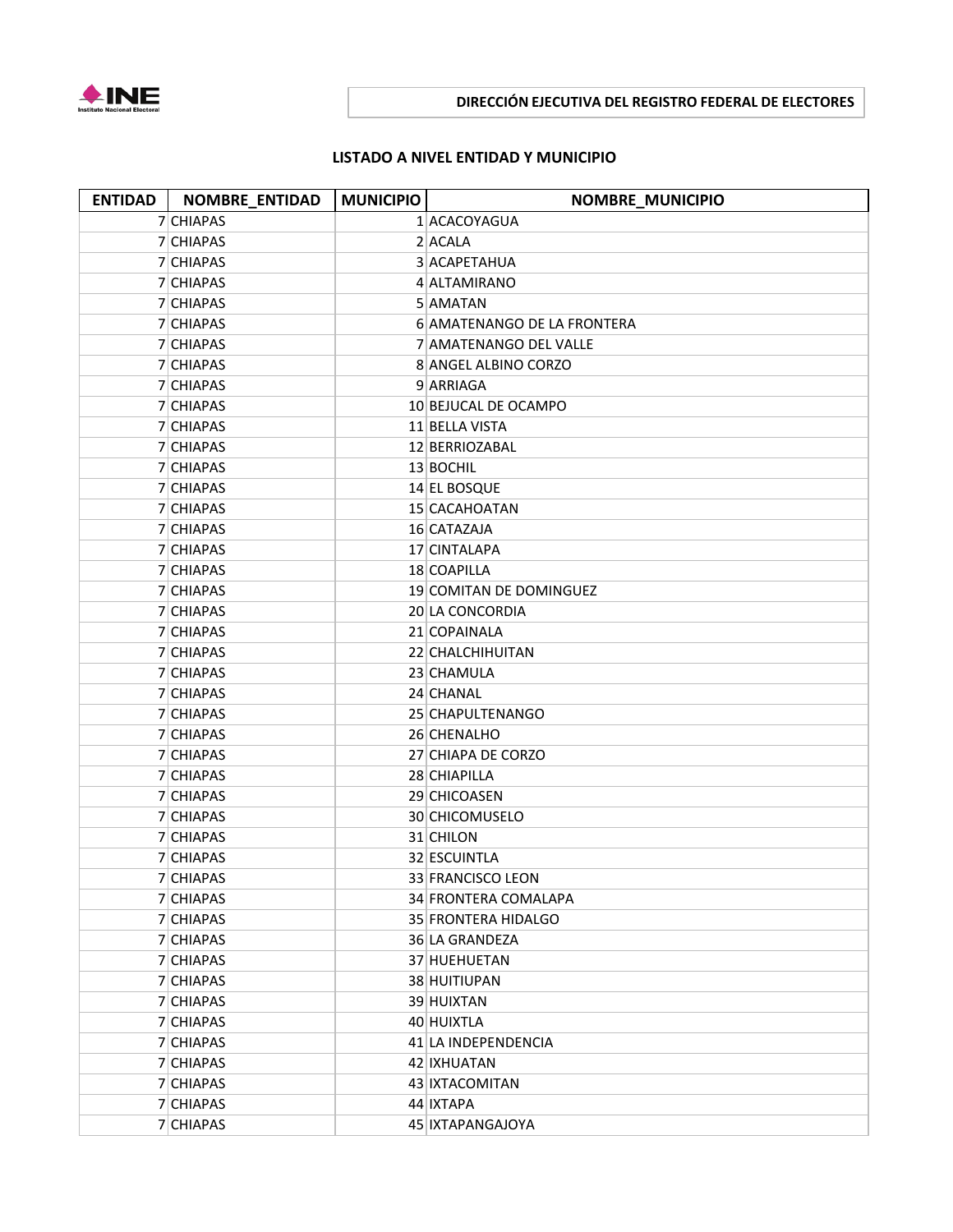| 7 CHIAPAS | 46 JIQUIPILAS                 |
|-----------|-------------------------------|
| 7 CHIAPAS | 47 JITOTOL                    |
| 7 CHIAPAS | 48 JUAREZ                     |
| 7 CHIAPAS | 49 LARRAINZAR                 |
| 7 CHIAPAS | 50 LA LIBERTAD                |
| 7 CHIAPAS | 51 MAPASTEPEC                 |
| 7 CHIAPAS | 52 LAS MARGARITAS             |
| 7 CHIAPAS | 53 MAZAPA DE MADERO           |
| 7 CHIAPAS | 54 MAZATAN                    |
| 7 CHIAPAS | 55 METAPA                     |
| 7 CHIAPAS | 56 MITONTIC                   |
| 7 CHIAPAS | 57 MOTOZINTLA                 |
| 7 CHIAPAS | 58 NICOLAS RUIZ               |
| 7 CHIAPAS | 59 OCOSINGO                   |
| 7 CHIAPAS | 60 OCOTEPEC                   |
| 7 CHIAPAS | 61 OCOZOCOAUTLA DE ESPINOSA   |
| 7 CHIAPAS | 62 OSTUACAN                   |
| 7 CHIAPAS | 63 OSUMACINTA                 |
| 7 CHIAPAS | 64 OXCHUC                     |
| 7 CHIAPAS | 65 PALENQUE                   |
| 7 CHIAPAS | 66 PANTELHO                   |
| 7 CHIAPAS | 67 PANTEPEC                   |
| 7 CHIAPAS | 68 PICHUCALCO                 |
| 7 CHIAPAS | 69 PIJIJIAPAN                 |
| 7 CHIAPAS | 70 EL PORVENIR                |
| 7 CHIAPAS | 71 PUEBLO NUEVO SOLISTAHUACAN |
| 7 CHIAPAS | 72 RAYON                      |
| 7 CHIAPAS | 73 REFORMA                    |
| 7 CHIAPAS | 74 LAS ROSAS                  |
| 7 CHIAPAS | 75 SABANILLA                  |
| 7 CHIAPAS | 76 SALTO DE AGUA              |
| 7 CHIAPAS | 77 SAN CRISTOBAL DE LAS CASAS |
| 7 CHIAPAS | 78 SAN FERNANDO               |
| 7 CHIAPAS | 79 SAN JUAN CANCUC            |
| 7 CHIAPAS | 80 SAN LUCAS                  |
| 7 CHIAPAS | 81 SILTEPEC                   |
| 7 CHIAPAS | 82 SIMOJOVEL                  |
| 7 CHIAPAS | 83 SITALA                     |
| 7 CHIAPAS | 84 SOCOLTENANGO               |
| 7 CHIAPAS | 85 SOLOSUCHIAPA               |
| 7 CHIAPAS | 86 SOYALO                     |
| 7 CHIAPAS | 87 SUCHIAPA                   |
| 7 CHIAPAS | 88 SUCHIATE                   |
| 7 CHIAPAS | 89 SUNUAPA                    |
| 7 CHIAPAS | 90 TAPACHULA                  |
| 7 CHIAPAS | 91 TAPALAPA                   |
| 7 CHIAPAS | 92 TAPILULA                   |
| 7 CHIAPAS | 93 TECPATAN                   |
| 7 CHIAPAS | 94 TENEJAPA                   |
| 7 CHIAPAS | 95 TEOPISCA                   |
| 7 CHIAPAS | $96$ TILA                     |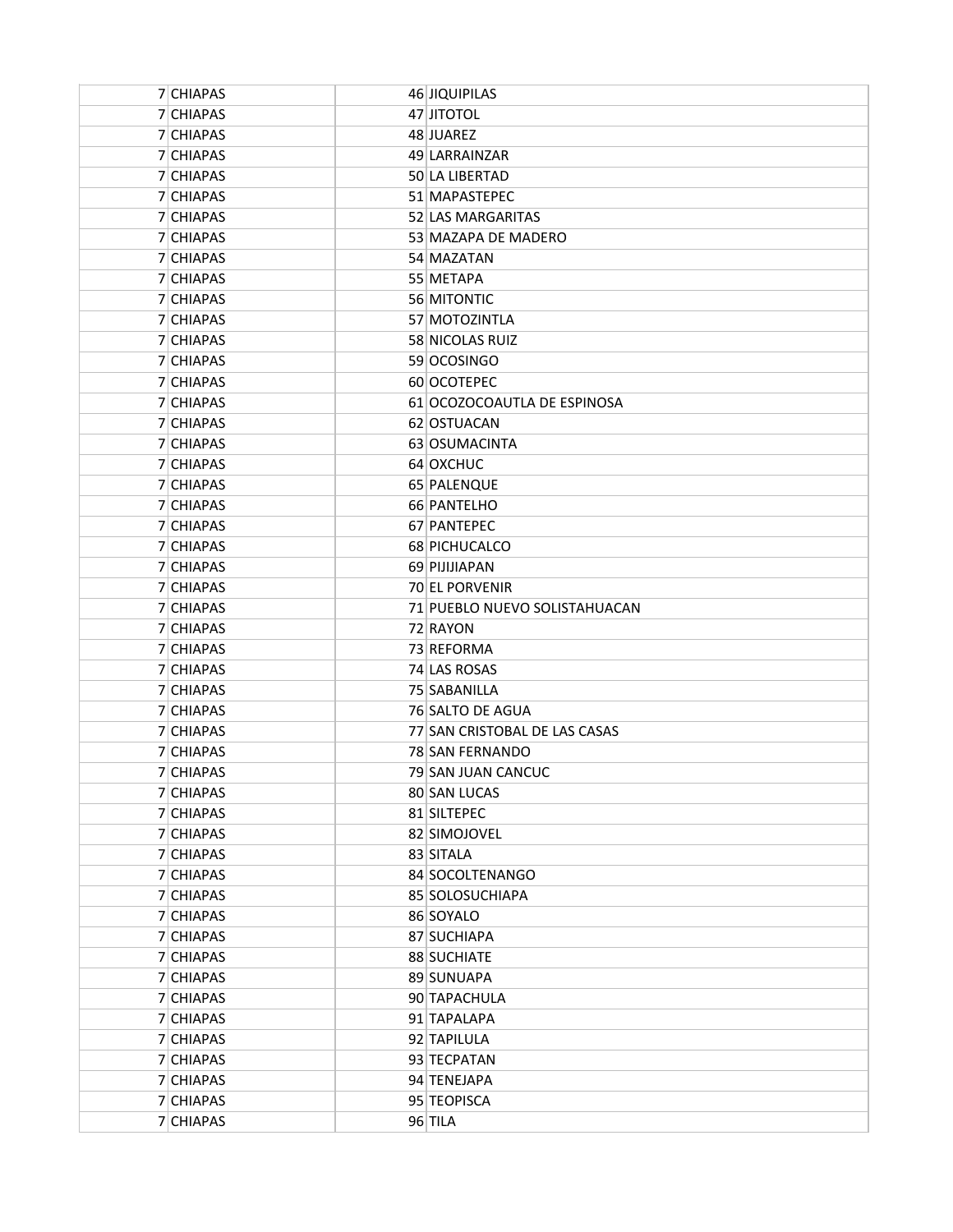| 7 CHIAPAS | 97 TONALA                      |
|-----------|--------------------------------|
| 7 CHIAPAS | 98 TOTOLAPA                    |
| 7 CHIAPAS | 99 LA TRINITARIA               |
| 7 CHIAPAS | 100 TUMBALA                    |
| 7 CHIAPAS | 101 TUXTLA CHICO               |
| 7 CHIAPAS | 102 TUXTLA GUTIERREZ           |
| 7 CHIAPAS | 103 TUZANTAN                   |
| 7 CHIAPAS | 104 TZIMOL                     |
| 7 CHIAPAS | 105 UNION JUAREZ               |
| 7 CHIAPAS | 106 VENUSTIANO CARRANZA        |
| 7 CHIAPAS | 107 VILLACOMALTITLAN           |
| 7 CHIAPAS | 108 VILLA CORZO                |
| 7 CHIAPAS | 109 VILLAFLORES                |
| 7 CHIAPAS | 110 YAJALON                    |
| 7 CHIAPAS | 111 ZINACANTAN                 |
| 7 CHIAPAS | 112 ALDAMA                     |
| 7 CHIAPAS | 113 BENEMERITO DE LAS AMERICAS |
| 7 CHIAPAS | 114 MARAVILLA TENEJAPA         |
| 7 CHIAPAS | 115 MARQUES DE COMILLAS        |
| 7 CHIAPAS | 116 MONTECRISTO DE GUERRERO    |
| 7 CHIAPAS | 117 SAN ANDRES DURAZNAL        |
| 7 CHIAPAS | 118 SANTIAGO EL PINAR          |
| 7 CHIAPAS | 119 CAPITAN LUIS ANGEL VIDAL   |
| 7 CHIAPAS | 120 RINCON CHAMULA SAN PEDRO   |
| 7 CHIAPAS | 121 EL PARRAL                  |
| 7 CHIAPAS | 122 EMILIANO ZAPATA            |
| 7 CHIAPAS | 123 MEZCALAPA                  |
| 7 CHIAPAS | 124 HONDURAS DE LA SIERRA      |